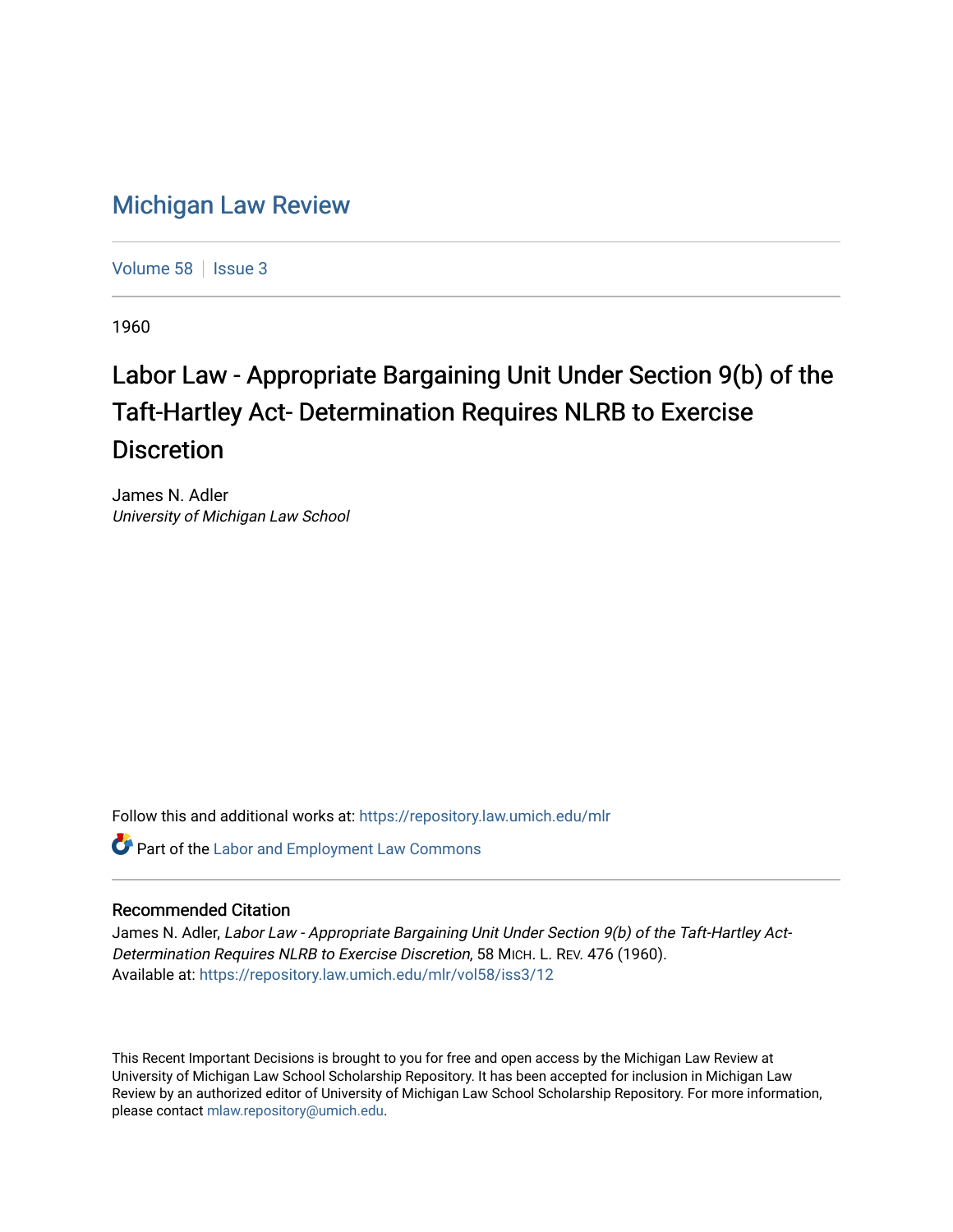LABOR LAW-APPROPRIATE BARGAINING UNIT UNDER SECTION 9 (b) OF THE TAFT-HARTLEY ACT-DETERMINATION REQUIRES NLRB To EXERCISE D1scRE-TION-Petitioner union sought to represent maintenance and construction electricians employed by plate glass manufacturer at a new plant. How-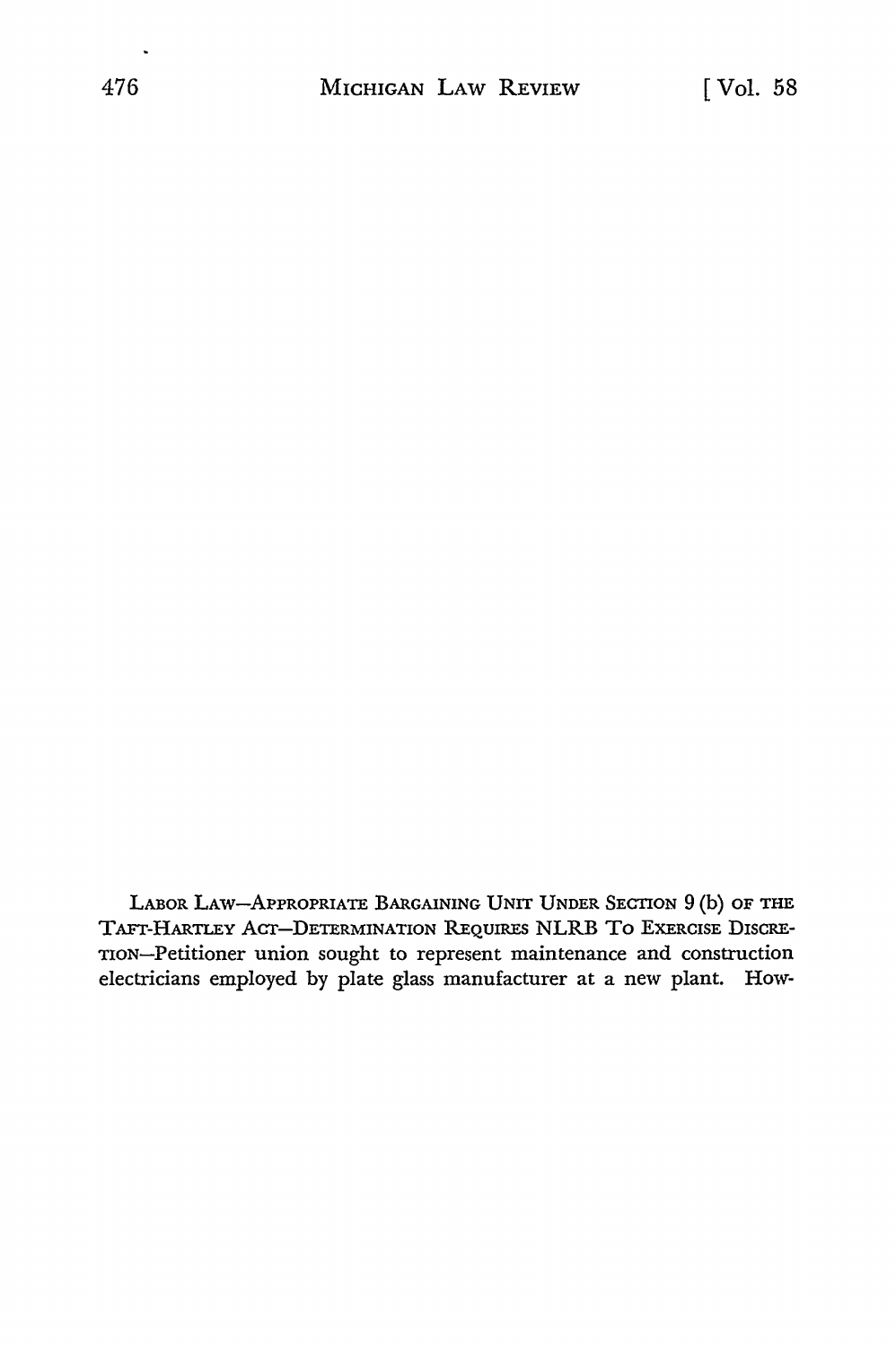ever, employer and intervenor union entered into an agreement extending to the new plant an existing contract covering employees at certain of employer's other plants. At hearings upon petitioner's application to determine the "appropriate" bargaining unit under criteria established by section 9 (b) of the Taft-Hartley Act,1 employer and intervenor urged that the highly integrated nature of the plant and the history of plantwide bargaining at employer's other plants made a single bargaining unit covering all plant's employees the only appropriate one.2 Relying upon a previously developed rules which denied consideration of these elements in all but four industries,<sup>4</sup> the Board granted petitioner's request for severance.<sup>5</sup> Nevertheless, employer refused to bargain with petitioner. Finding this refusal to be an unfair labor practice, the Board ordered employer to bargain.<sup>6</sup> On petition for enforcement of the NLRB's order,<sup>7</sup> held, enforcement denied. Section 9 (b) (2) requires the Board to use discretion in every case, and it is arbitrary to attempt to exercise this discretion by the application of a discriminatory rule. *NLRB v. Pittsburgh Plate Glass Co.,*  (4th Cir. 1959) 270 F. (2d) 167, cert. den. 28 U.S. LAW WEEK 3217 (1960).

The selection of standards to be used to determine the appropriate bargaining unit has plagued the NLRB since its inception. The Wagner Act, which created the Board, directed it to make this determination, but gave little indication of the criteria to be employed.8 A 1947 amendment added section 9 (b) (2)-a proviso which forbids the Board to "decide that any craft unit is inappropriate ... [because] ... a different unit has been

1 Labor-Management Relations Act, 1947, 61 Stat. 143, 29 U.S.C. (1958) §159 (b)(2). Section 9 (b) provides: "The Board shall decide in each case whether, in order to assure to employees the fullest freedom in exercising the rights guaranteed by this Act, the unit appropriate for the purpose of collective bargaining shall be the employer unit, craft unit, plant unit, or subdivision thereof: Provided, That the Board shall not  $\ldots$  (2) decide any craft unit is inappropriate for such purposes on the ground that a different unit has been established by a prior Board determination, unless a majority of the em-<br>ployees in the proposed craft vote against separate representation. . . ."

<sup>2</sup>This argument is based upon National Tube Co., 76 N.L.R.B. 1199 (1948), noted, 61 HARv. L. REv. 1457 (1948). A craft unit of bricklayers and apprentices in highly integrated basic steel industry was sought and denied.

s This rule originated in American Potash & Chemical Co., 107 N.L.R.B. 1418 (1954), noted, 54 CoL. L. REv. 1159 (1954).

<sup>4</sup>Basic steel, wet milling, lumbering, and aluminum. See notes 2 supra and 12 infra.

<sup>5</sup>Pittsburgh Plate Glass Co., 117 N.L.R.B. 1728 (1957). o Pittsburgh Plate Glass Co., 121 N.L.R.B. 758 (1958).

<sup>7</sup>The petition was brought pursuant to §10 (e) of the Labor-Management Relations Act, 1947, 61 Stat. 146, 29 U.S.C. (1958) §160 (e). This procedure, though awkward, is the only one by which the company can obtain judicial review, for the NLRB's initial determination is not reviewable. AFL v. NLRB, 308 U.S. 401 (1940).

s Section 9 (b) of the Wagner Act, 49 Stat. 449 at 453 (1935) provides: "The Board shall decide in each case whether, in order to insure to employees the full benefit of their right to self organization and to collective bargaining, and otherwise to effectuate the policies of this Act, the unit appropriate for the purposes of collective bargaining shall be the employer unit, craft unit, plant unit, or subdivision thereof." The NLRB's decisions under this act are discussed in Rathbun, "Taft-Hartley Act and Craft Unit Bargaining," 59 YALE L.J. 1023 at 1027 (1950).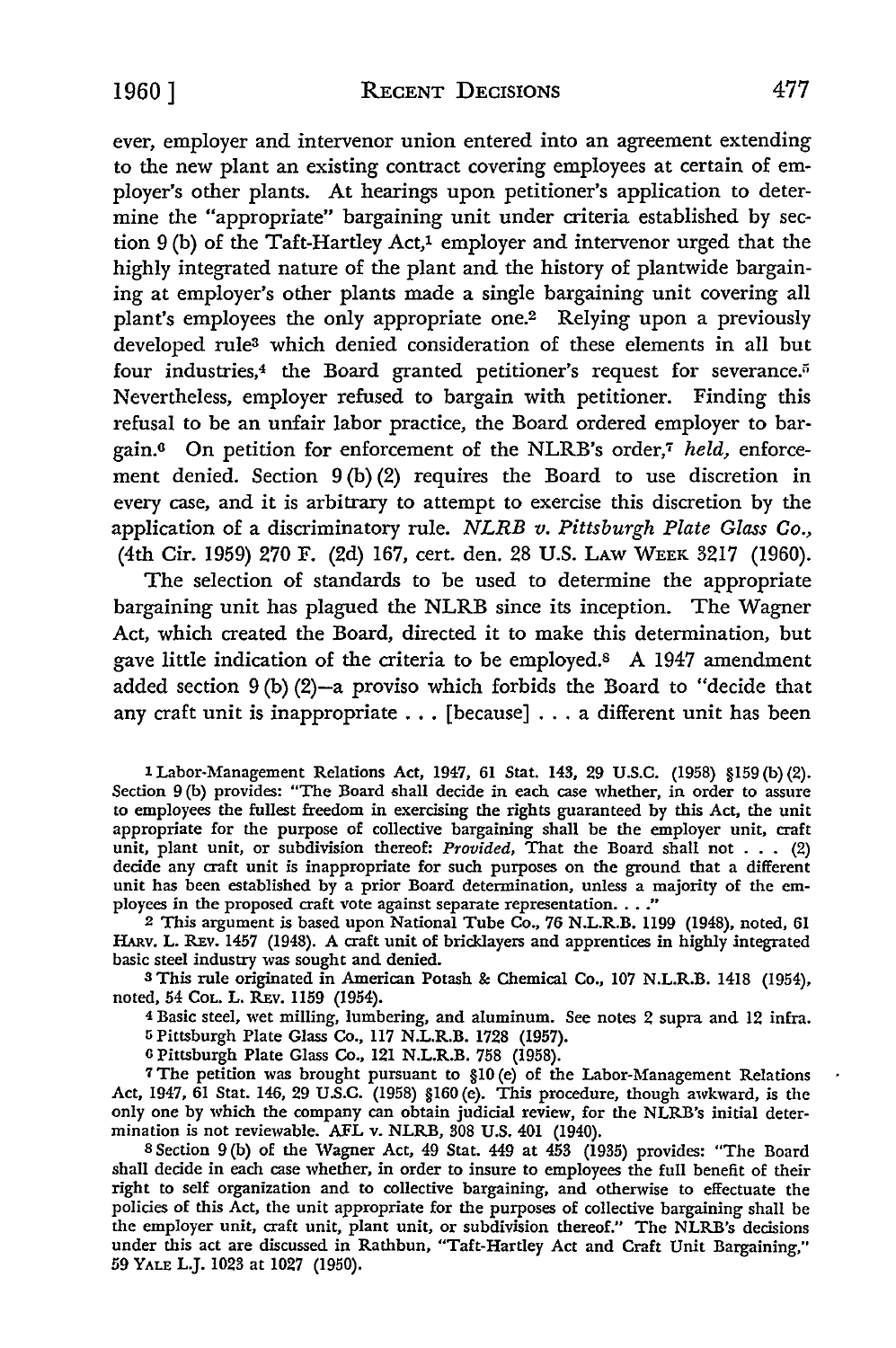established by a prior Board determination.  $\ldots$ ."<sup>9</sup> The effect of this proviso was extensively examined in *National Tube* Co.,1° in which the Board held that the history of successful plantwide bargaining and the high state of integration in the basic steel industry made a craft unit undesirable. It found that neither the words of the new proviso nor its legislative history required a craft unit in every case, that the Board would, and should, continue to exercise discretion,11 and that the proviso did not prohibit the Board from considering bargaining history, but that it merely precluded the Board from making that history the *sole* basis of its determination. Subsequently, craft units were found inappropriate, under the *National Tube*  doctrine, in three other highly integrated industries,<sup>12</sup> but allowed in less integrated ones.13 In 1954 the Board made a major policy reversal. In *American Potash & Chemical Co.14* the NLRB concluded that the *National Tube* doctrine foreclosed the possibility of craft severance and froze an entire industry into an industrial unit. Finding this "freeze" inconsistent with the purpose of the act, the Board re-examined the legislative history and decided that the act required an initial craft unit, or craft severance, in *every* case where the prerequisites for separate representation are present.<sup>15</sup> However, the NLRB announced that craft units would continue to be denied in those four industries in which they had previously been denied.<sup>16</sup> The court in the principal case is the first court since the Board's about-face in the *American Potash* case to examine comprehensively and interpret secion  $9(b)(2).17$  The Fourth Circuit, like the Board in *National Tube,* found the section unambiguous. The court concluded that the new provision does not limit the NLRB's discretion; it simply precludes basing a decision upon a prior determination and commands the Board to

9 Note 1 supra.

10 Note 2 supra.

11 Under the Wagner Act the Board had exercised broad discretion in determining the appropriate bargaining unit. See, e.g., NLRB v. Jones & Laughlin Steel Corp., 331 U.S. 416 (1947).

12 Permanente Metals Corp., 89 N.L.R.B. 804 (1950) (aluminum industry); Weyerhauser Timber Co., 87 N.L.R.B. 1076 (1949) (lumbering industry); Com Products Refining Co., 80 N.L.R.B. 362 (1948) (wet milling industry). See also Carbide & Chemical Co., 102 N.L.R.B. 1175 (1953) (a single chemical plant).

13 E.g., Kellogg Co., 104 N.L.R.B. 302 (1953) (dry milling plant); Ford Motor Co., 100 N.L.R.B. 813 (1952) (automobile engine plant).

14 Note 3 supra.

15 "In the view of the Board's majority [in American Potash], the Congressional intent requires that once the prerequisites for separate representation are present-viz., true craft status of the group and traditional craft experience of the proposed representative-the Board must afford the group an opportunity to decide the issue of separate representation for itself." NLRB, NINETEENTH ANNUAL REPORT 39 (1955). Thus the Board decided that it would look at the employee group and their proposed representative, but would not attempt to balance this group's interest against those of management or the larger industrial group.

16 American Potash & Chemical Co., note 3 supra, at 1422.

17 Previously, Mueller Brass Co. v. NLRB, (D.C. Cir. 1950) 180 F. (2d) 402, and New Bedford Loomfixers' Union v. Alpert, (D.C. Mass. 1953) 110 F. Supp. 723, had approved the interpretation of §9 (b) (2) reached by the Board in National Tube Co.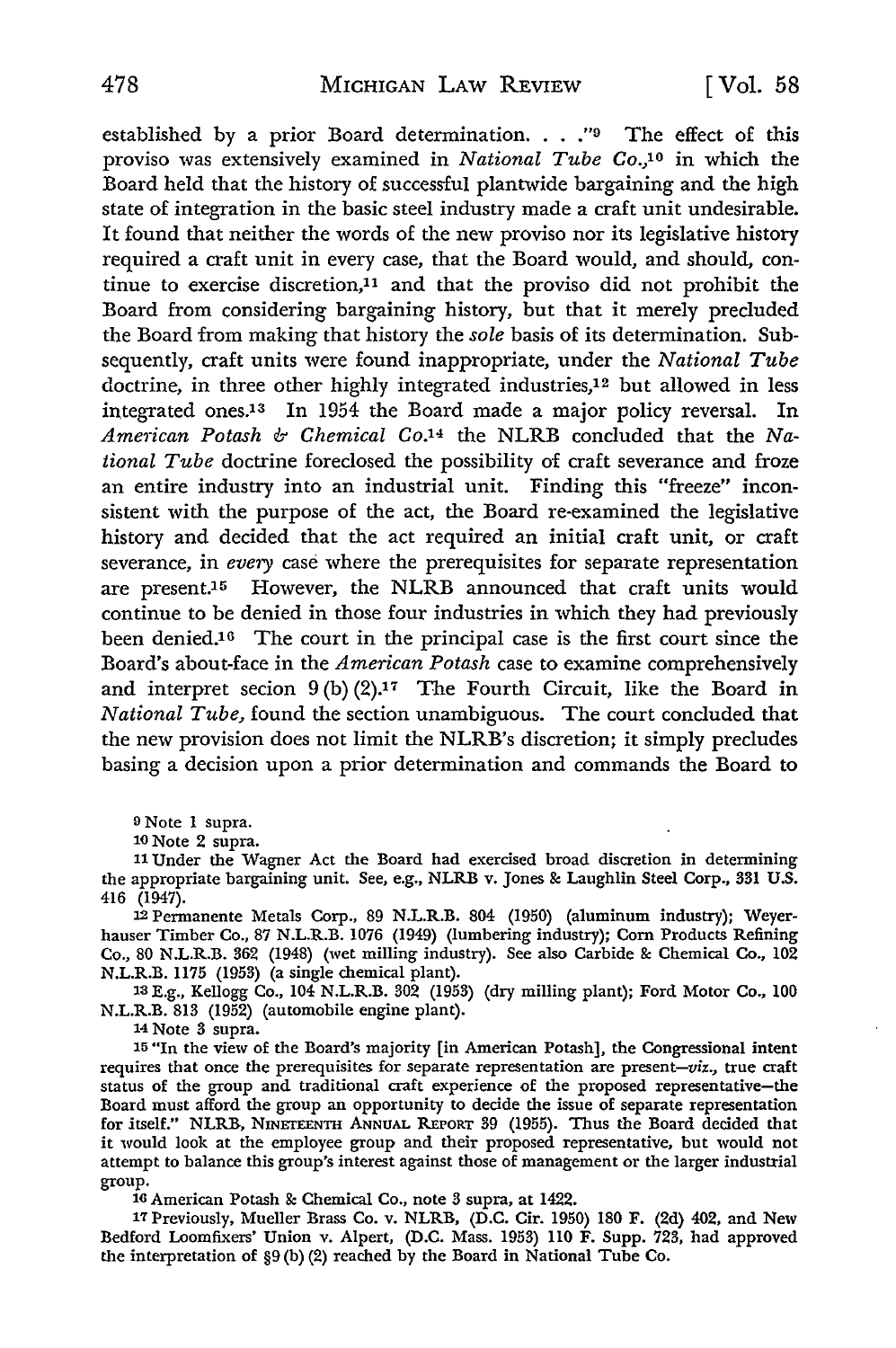examine in each case all relevant factors. This interpretation is strengthened by comparing the language of section 9 (b) (1), which expressly forbids a unit containing unwilling professionals, with that of section  $9(b)(2)$ , which does not expressly preclude the inclusion in a unit of unwilling craft employees. Nevertheless, some ambiguity does arise upon an examination of the section's legislative history. The Senate<sup>18</sup> committee's majority report states that the proviso is intended to leave "to the Board discretion to review all the facts in determining the appropriate unit. . . . "19 The minority views,<sup>20</sup> too, believed it desirable for the Board to have discretion in this area, but feared none was allowed by the precise language of section 9 (b) (2). In short, the entire committee agreed upon what the statute *should* say. Surely, even were the statute and its legislative history ambiguous, this common desire of the legislators should control.21 In fact, the Board itself might not deny that it was vested with this discretion, for in the principal case the Board contended, in an alternative argument, that the *American Potash* doctrine was merely the embodiment of this discretion into a rule which was designed to effectuate the Board's policy. The court, conceding that in some circumstances an agency may carry out a statutory mandate in this manner, nevertheless found the Board's rule not only arbitrary because two industries could be precisely similar in bargaining history and degree of integration and yet be treated differently, but also contrary to the commands of Congress because in dealing with four industries the Board's decisions are based solely upon past decisions in express defiance of section 9 (b) (2). Congress itself did not prescribe a rigid rule, for not only would it have been politically inexpedient to do so,22 but also the nature of the problem does not lend itself to legislative fiat.23 Whether the NLRB will accept the Fourth Circuit's interpretation of section 9 (b) (2) and decide each case by an ad hoc exercise of its discretion<sup>24</sup> depends largely upon the Board itself, for it is not bound, at least in the other judicial circuits, by the court's decision. Moreover, there is a possibility that the Board could accept the court's interpretation, and yet

18 The present language of §9 (b) (2) originated in S. 360, 80th Cong., 1st sess., §9 (b) (2) (1947). H.R. 3020, as reported, 80th Cong., 1st sess., §9 (f) (2) (1947), unequivocally gave craft employees the absolute right to separate representation. In conference, this provision was dropped in favor of the Senate's.

19 s. Rep. 105, part I, 80th Cong., 1st sess., p. 12 (1947), 1 LEGISLATIVE HrsroRY OF THE LABOR-MANAGEMENT RELATIONS ACT 418 (1948). Senator Taft, the author of this report, offered a similar explanation from the Senate floor: "It does not go the full way of giving them [craft employees] an absolute right in every case; it simply provides that the Board shall have discretion. . . . " 93 Conc. REC. 3836 (1947).

20 Minority Views on S. 1126, S. Rep. 105, part 2, 80th Cong., 1st sess., pp. I, IO (1947), 1 LEGISLATIVE HISTORY OF THE LABOR-MANAGEMENT RELATIONS ACT 463, 472 (1948).

21 For a fuller treatment of this legislative history, see Rathbun, "Taft-Hartley Act and Craft Union Bargaining Act," 59 YALE L.J. 1023 (1950).

22 Id. at 1033.

23See Mueller Brass Co. v. NLRB, note 17 supra.

24 For a discussion of the important factors considered by the Board before American Potash to determine the appropriate bargaining unit, see  $\dot{W}$ . C. Hamilton & Sons, 104 N .L.R.B. 627 (1953), dissenting opinion.